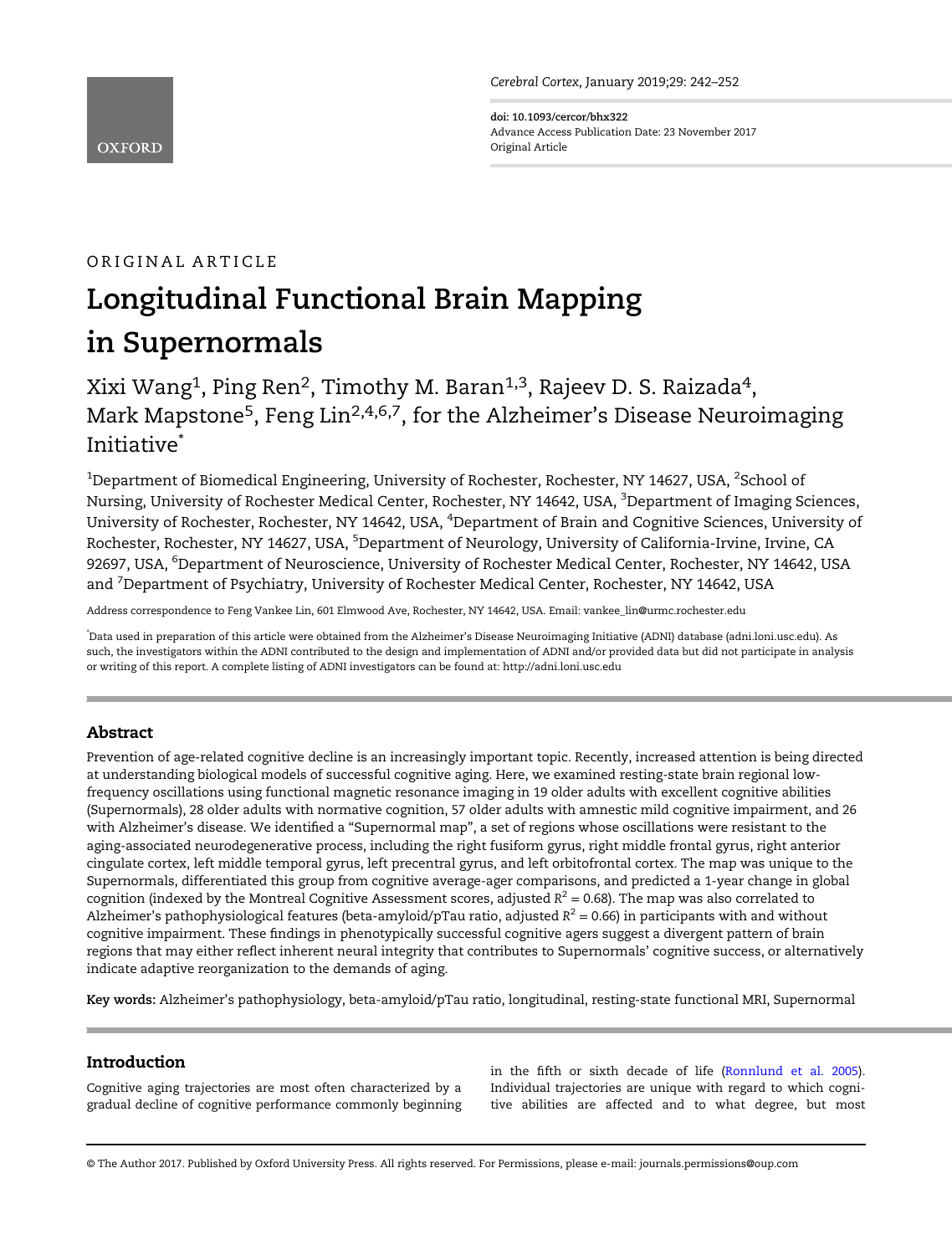age-related cognitive changes may be related to a fundamental deterioration of information transfer across widespread brain networks [\(Salthouse 2009](#page-10-0); [Reuter-Lorenz and Park 2010](#page-10-0)). These distributed brain networks can be disrupted as a consequence of regionally specific structural or functional changes, and emergent properties of the networks will be affected accordingly ([Andrews-Hanna et al. 2007\)](#page-8-0). However, it is unclear whether successful cognitive aging may rely on the individual's ability to initially resist (reserve) or eventually adapt to regional brain changes (compensation) [\(Stern et al. 2008;](#page-10-0) [Park and](#page-9-0) [Reuter-Lorenz 2009;](#page-9-0) [Gutchess 2014](#page-9-0)).

Inspired by early literature on successful aging ([Baltes and](#page-8-0) [Carstensen 1996](#page-8-0); [Schulz and Heckhausen 1996](#page-10-0)), there has been a growing body of work specifically emphasizing the biological models of successful cognitive aging ([Lindenberger 2014\)](#page-9-0). In one instantiation, "Supernormals" are a unique group of individuals who demonstrate above-average to superior cognitive performance compared to age- and education-matched cognitively average-for-age older adults (i.e., average-agers) [\(Mapstone et al. 2016;](#page-9-0) [Lin et al. 2017a](#page-9-0)). In other definitions, Super-agers demonstrate comparable performance to younger or middle-aged individuals [\(Pudas et al. 2013](#page-9-0); [Rogalski et al.](#page-10-0) [2013;](#page-10-0) [Gefen et al. 2014,](#page-9-0) [2015;](#page-9-0) [Sun et al. 2016;](#page-10-0) [Bott et al. 2017\)](#page-8-0). In both definitions, these cognitively superior individuals show preserved genetic and biochemical relative to those in both normal and abnormal aging processes. Specifically, these individuals exhibit low frequency of apolipoprotein E allele 4 (APOE4) carriers [\(Rogalski et al. 2013](#page-10-0); [Lin et al. 2017b\)](#page-9-0), low oxidative stress burden ([Mapstone et al. 2016\)](#page-9-0), and low levels of amyloid or tau deposition [\(Rogalski et al. 2013](#page-10-0); [Lin et al. 2017a\)](#page-9-0).

More recent efforts are being made to fully understand the neural integrity of Supernormals. A recent longitudinal study revealed slower brain atrophy rates in Supernormals compared to average-agers [\(Cook et al. 2017](#page-8-0)), while other emerging literatures seem to reach a consensus on testing the role of maintaining multiple anterior and posterior regions in Supernormals. Among the brain structure literature, compared to average-agers or younger adults, Supernormals showed greater cortical thickness or volume in the anterior cingulate cortex ([Harrison et al. 2012](#page-9-0); [Rogalski et al. 2013;](#page-10-0) [Gefen et al.](#page-9-0) [2015\)](#page-9-0), multiple regions within the default mode network ([Sun](#page-10-0) [et al. 2016\)](#page-10-0), the corpus callosum ([Bott et al. 2017\)](#page-8-0), and the medial temporal lobe ([Rosano et al. 2012\)](#page-10-0). Among the brain function literature, Persson et al.'s longitudinal study suggested the functional stability of the medial temporal lobe in maintaining memory performance in aging [\(Persson et al. 2012](#page-9-0)). In our previous cross-sectional work, Supernormals tended to have strengthened networks among posterior regions (e.g., left superior/middle temporal gyrus) or between posterior and anterior regions (e.g., anterior cingulate cortex and right middle frontal gyrus) but weakened networks between anterior regions [\(Lin et al. 2017a](#page-9-0)). These structural and functional imaging literatures seem to agree on the importance of maintaining the "youth-like" posterior-oriented brain regions for successful cognitive aging ([Nyberg et al. 2012;](#page-9-0) [Lindenberger 2014\)](#page-9-0), or the emphasis on posterior region-oriented neural reserve on driving cognitive maintenance and brain health [\(Stern et al. 2008\)](#page-10-0), while contrast with the view on a typical cognitive aging process—relying on anterior regions to compensate for the functional loss of posterior regions ([Park and Reuter-Lorenz 2009\)](#page-9-0).

Meanwhile, structural measures have been shown more relevant to cognitive decline than cognitive maintenance over time [\(Burgmans et al. 2009](#page-8-0)) while functional capacity of largescale brain networks seems to be more vulnerable to aging

than structure itself, at least among those without cognitive deficits ([Pudas et al. 2013](#page-9-0); [Fjell et al. 2016](#page-9-0)). Hence, to further validate the findings concerning the roles of anterior versus posterior regions in cognitive maintenance, we proposed to conduct a data-driven longitudinal study focusing on neural functional integrity of Supernormals. We hypothesized that Supernormals maintain a unique set of brain regions, whose functional integrity would be resistant to the aging process by supporting the longitudinal stability of superior cognitive performance and fighting against aging-related neuropathological changes. Specifically, compared to the average-agers, the neural reserverelated posterior regions may be more active in Supernormals while neural compensation-related anterior regions may be less active.

To examine this hypothesis, we first developed a "Supernormal map" based on longitudinally stable neural patterns in Supernormals. We applied a machine-learning-based multivariate pattern analysis approach called "searchlight analysis" to examine the longitudinal difference in neural patterns derived from amplitude of low-frequency fluctuation (ALFF) of the resting-state functional MRI (rs-fMRI), between Supernormals and their average-ager counterparts over 2 years. ALFF measures the amplitude of low-frequency oscillations (0.01–0.08 Hz) induced by neuronal activity ([Fox and Raichle 2007;](#page-9-0) [Balduzzi et al. 2008;](#page-8-0) [Zuo](#page-10-0) [et al. 2010\)](#page-10-0). Emerging evidence suggests ALFF may reflect neural synchronization across discrete brain regions [\(Buzsaki and Dra](#page-8-0)[guhn 2004;](#page-8-0) [Balduzzi et al. 2008\)](#page-8-0). Different from functional connectivity analysis which often requires pre-defined seeds or specific regions of interest, ALFF measure enables whole-brain voxel-wise analysis to identify distributed voxels that are related to successful cognitive aging. Meanwhile, altered ALFF has been observed in regions involved in the default mode network [\(Zang et al. 2007\)](#page-10-0) as well as group with amnestic mild cognitive impairment (aMCI), a symptomatic preclinical stage of Alzheimer's disease (AD) ([Ren et al. 2016](#page-9-0)). Altogether, ALFF may inform cognitive aging-related neural functional changes that are distributed in the brain and may be particularly suitable to differentiate the anterior versus posterior regions hypothesis tested here. Secondly, we internally validated the predictive value of the "Supernormal map" for cognitive function in the same set of older adults without cognitive impairment from the first step. Lastly, we validated the predictive value of the "Supernormal map" for AD pathophysiology in a separate set of older adults with and without AD. Here we were particularly interested in AD pathophysiology because AD is the most common aging-associated neurodegenerative disease, while AD pathophysiology is known to occur decades earlier than the onset of AD [\(Hardy and Selkoe](#page-9-0) [2002](#page-9-0); [Jack et al. 2010b;](#page-9-0) [Jansen et al. 2015\)](#page-9-0). Validating the "Supernormal map" for AD pathophysiology in older adults with a wide cognitive spectrum will facilitate the generalizability of the identified map in its clinical utility.

#### Materials and Methods

# Data Source

Data used in this study were obtained from the ADNI database (adni.loni.usc.edu). The ADNI was launched in 2003 as a publicprivate partnership, led by Principal Investigator Michael W. Weiner, MD. The primary goal of ADNI has been to test whether serial MRI, positron emission tomography, other biological markers, and clinical and neuropsychological assessment can be combined to measure the progression of aMCI and early AD. Imaging protocols and procedures were developed for control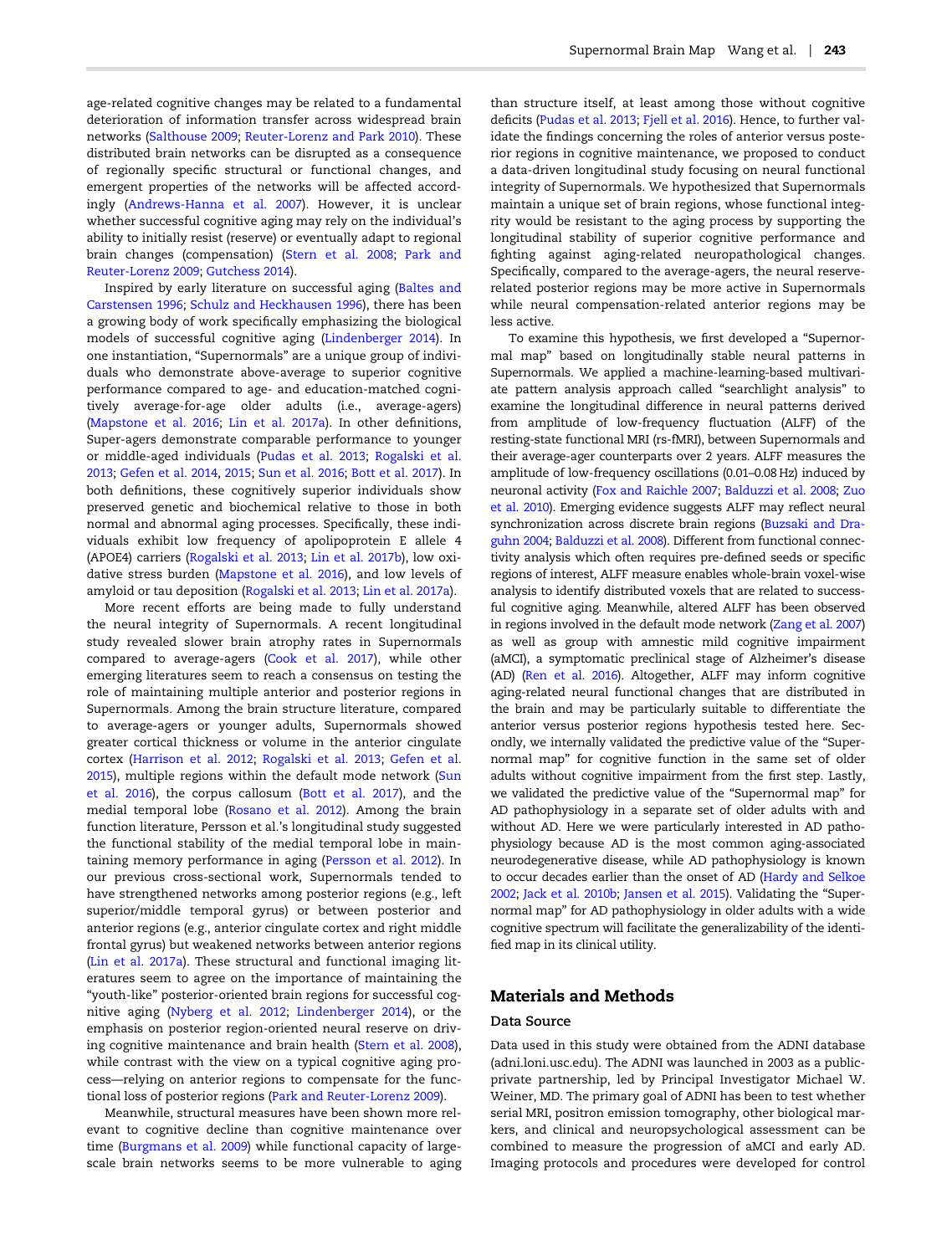of data quality and scan consistency. Phantoms and strategies were also finalized to ensure the consistent acquisition of high quality data at the different sites [\(Jack et al. 2010a](#page-9-0)). For up-todate information, see [www.adni-info.org.](http://www.adni-info.org)

#### Participants

All participants in this study were enrolled in ADNIGO and ADNI2 where rs-fMRI data were collected using 3 T scanners. We conducted 3 steps to develop and validate the "Supernormal map": identification of a "Supernormal map", internal validation, and examination in the context of AD.

For the first 2 steps, we identified a group of older adults without cognitive impairment (referred to as "Normative" afterwards)  $[n = 29,$  including 13 Supernormals  $(SN<sub>I</sub>)$  and 16 average-ager controls (ACI)] who had consecutive rs-fMRI data and cognitive assessments at 2 time points (1 year apart) from our previous dataset (including 354 older adults free of dementia/mild cognitive impairment or major psychiatric disorders over the course of participating in ADNIGO and ADNI2) [\(Lin et al. 2017b](#page-9-0)). In previous analysis, we applied finite mixture models to examine 5-year trajectories of episodic memory (EM) and executive function (EF) standardized composite scores. The composite EM index was based on the memory-related learning and delayed domains of multiple memory tests (e.g., Rey Auditory Verbal Learning Test, Logical Memory test, etc.). The composite EF index was based on the Clock Draw Test, Category Fluency, and Trails A and B. The EF tests cover cognitive domains of visuospatial function, fluency, attention, and processing speed, which are all important for understanding aging or AD associated cognitive decline ([Faust](#page-9-0) [and Balota 1997](#page-9-0); [Shulman 2000\)](#page-10-0). In ADNI dataset, EM and  $EF > 0$ indicated intact cognitive performance; and the 2 composite indices have been validated to differentiate participants with or without AD, and to predict AD progression ([Crane et al. 2012;](#page-8-0) [Gibbons](#page-9-0) [et al. 2012](#page-9-0)). Three latent classes were generated: "Successful agers" exhibited high and stable EM [Intercept  $(SE) = 1.51$  (0.06); Slope (SE) =  $0.003$  (0.02)] and EF [Intercept (SE) =  $1.05$  (0.08); Slope  $(SE) = 0.08$  (0.02)] over time; the other 2 classes exhibited high but gradually declined EM [Intercept (SE) =  $1.41$  (0.08); Slope (SE) = −0.05(0.02)] and EF [Intercept (SE) = 1.25 (0.08); Slope (SE) = −0.14  $(0.02)$ ] or low but intact EM [Intercept (SE) = 1.08 (0.20); Slope (SE) = −0.12 (0.07)] and EF [Intercept (SE) = 0.40 (0.07); Slope (SE) = −0.06 (0.02)] over time. "Successful agers" had significantly different intercept and slope in EM, as well as different slope in EF, from the other 2 classes.  $SN_I$  were selected from the "successful agers" while AC<sub>I</sub> were from the other 2 classes. Of note, the latter 2 classes' performance remained normal (EM and  $EF > 0$ ) over the course despite the slight decline, and a secondary analysis was conducted related to the class difference in the "Supernormal map" (see Results and Supplemental Fig. 1). In addition, there is no current consensus definition for successful cognitive aging. In our operationalization of the construct we consider successful cognitive aging to be longitudinally stable superior performance in multiple cognitive domains relative to age- and educationmatched peers. In the present study,  $SN_{I}$  and  $AC_{I}$  significantly differed in EM at both time points, and differed in EF at followup (see Table [1](#page-3-0)).

For the last step, we identified a different group of 18 normative participants who only had rs-fMRI data at 1 time point as well as beta-amyloid and tau data from the previous dataset [including 6 Supernormals  $(SN_E)$  and 12 average-ager controls  $(AC<sub>E</sub>)$ ] ([Lin et al. 2017b](#page-9-0)). We also identified stable aMCI (a group at high risk for AD,  $n = 57$ ), as well as AD subjects ( $n = 26$ ) from ADNI dataset who had 1 time point rs-fMRI data and beta-

amyloid and tau data from the same 6-month window. The diagnoses of aMCI and AD were made by a psychiatrist or neurologist at each study site and reviewed by a Central Review Committee based on serial neuropsychological tests (details in Fig. [1](#page-3-0)). The 3 groups ( $SN_E + AC_E$ , aMCI, and AD) significantly differed in their cognitive performance (see Table [1\)](#page-3-0).

Of note, all participants included in the present study were required to have rs-fMRI data collection within a 6-month window of the cognitive assessments. Other inclusion/exclusion criteria are described in Figure [1](#page-3-0). The sample characteristics for the 2 datasets are presented in Table [1](#page-3-0).

#### Identification of "Supernormal Map"

Data acquisition, preprocessing, and whole-brain searchlight analysis were conducted to determine the longitudinal neural profile of Supernormals using the dataset of 29 Normative (13  $SN<sub>I</sub>$  and 16 AC<sub>I</sub>).

#### Data Acquisition and Preprocessing

All rs-fMRI data were collected using a 3.0 Tesla Phillips MRI with an echo-planar imaging sequence (TR =  $3000 \text{ ms}$ , TE = 30 ms, slice thickness = 3.3 mm, matrix =  $64 \times 64$ , spatial resolution =  $3 \times 3 \times 3$  mm<sup>3</sup>, number of volumes = 140, number of slices = 48). Structural images were obtained using an MPRAGE sequence (TR/TE =  $6.77/3.13$  ms, TI = 0 ms, FA =  $9^{\circ}$ , matrix =  $256 \times$ 256, resolution  $1 \times 1 \times 1$  mm<sup>3</sup>, slice thickness = 1 mm), which were then used for registration during preprocessing.

Across individuals, the first 10 volumes were discarded to avoid potential noise related to the equilibrium of the scanner and participant's adaptation process. The remaining 130 volumes were preprocessed using slice time correction and head motion correction. The images were then registered to each individual's own structural image, normalized to the Montreal Neurological Institute (MNI) standard space and spatially smoothed using a Gaussian kernel (FWHM  $= 4$  mm). All preprocessing was conducted using the Data Processing Assistant for rs-fMRI package [\(Chao-Gan and Yu-Feng 2010](#page-8-0)).

#### ALFF Calculation

We followed the processing reported earlier [\(He et al. 2007;](#page-9-0) [Ren](#page-9-0) [et al. 2016](#page-9-0)). Briefly, after removing the linear trend, the time series of BOLD signals were converted to the frequency domain using the fast Fourier transform. ALFF value of each voxel was defined as the averaged square root of the power spectrum across 0.01–0.08 Hz using the Resting-State fMRI Data Analysis Toolkit [\(Song et al. 2011\)](#page-10-0).

#### Voxel-based Morphometry Analysis

Since ALFF measurement was derived from gray matter (GM) [\(Zuo et al. 2010\)](#page-10-0), here we extracted GM volume to control for potential brain atrophy in the following analysis. Voxel-based morphometry (VBM) was performed using the SPM8 package (http://www.fi[l.ion.ucl.ac.uk/spm\)](http://www.fil.ion.ucl.ac.uk/spm). Briefly, the structural images were segmented into GM, white matter, and cerebrospinal fluid. After an initial affine registration of the GM map into the MNI space, the GM images were nonlinearly warped using diffeomorphic anatomical registration through Exponentiated Lie Algebra [\(Ashburner 2007](#page-8-0)).

#### Whole-brain Searchlight Analysis

We used searchlight analysis, a multivariate method with whole-brain ALFF data to identify voxels that discriminate  $SN_I$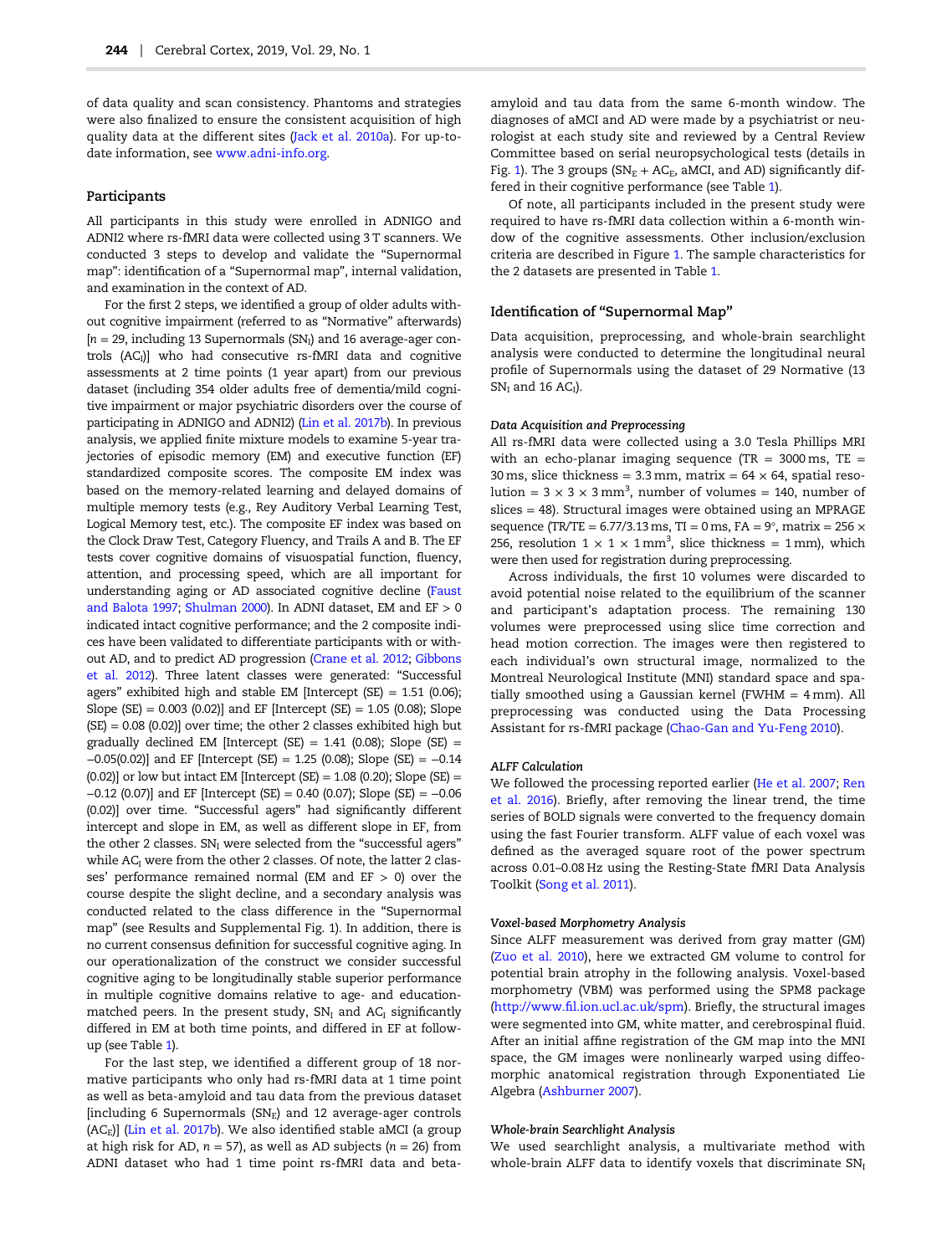#### <span id="page-3-0"></span>Table 1. Sample characteristics

| Identification of "Supernormal map" and internal validation |                           | $SN_{I} (N = 13)$  | $AC_I (N = 16)$        | T, F, or $\chi^2$ test, df (P)<br>0.49, 27(0.63) |  |  |
|-------------------------------------------------------------|---------------------------|--------------------|------------------------|--------------------------------------------------|--|--|
| Age baseline, Mean (SD)                                     |                           | 76.46 (7.52)       | 75.19 (6.62)           |                                                  |  |  |
| Male, $N$ $%$                                               |                           | 5(38.5)            | 8(50)                  | 0.39, 1(0.53)                                    |  |  |
| Education, Mean (SD)                                        |                           | 16.23 (2.24)       | 16.13(2.5)             | 0.12, 27(0.91)                                   |  |  |
| APOE4 carrier, N (%)                                        |                           | 4(30.8)            | 6(37.5)                | 0.14, 1(0.71)                                    |  |  |
| GM volume baseline, Mean (SD)                               |                           | 0.36(0.04)         | 0.36(0.04)             | $-0.38, 27(0.71)$                                |  |  |
| GM volume follow-up, Mean (SD)                              |                           | 0.36(0.04)         | 0.36(0.04)             | $-0.20, 27(0.84)$                                |  |  |
| EM baseline, Mean (SD)                                      |                           | 1.35(0.37)         | 0.89(0.58)             | 2.45, 27 (0.021)                                 |  |  |
| EM follow-up, Mean (SD)                                     |                           | 1.34(0.39)         | 0.91(0.47)             | 2.63, 27 (0.014)                                 |  |  |
| EF baseline, Mean (SD)                                      |                           | 1.11(0.52)         | 0.73(0.71)             | 1.59, 27 (0.12)                                  |  |  |
| EF follow-up, Mean (SD)                                     |                           | 1.28(0.54)         | 0.51(0.36)             | 3.19, 27 (0.004)                                 |  |  |
| MOCA baseline, Mean (SD)                                    |                           | 26.85 (1.77)       | 25(2.03)               | 2.57, 27 (0.016)                                 |  |  |
| MOCA follow-up, Mean (SD)                                   |                           | 27 (2.35)          | 25.25 (2.52)           | 1.92, 27 (0.066)                                 |  |  |
| External validation                                         | $SN_{E} + AC_{E}$         | aMCI               | AD                     | $\chi^2$ or F-test, df1, df2 (P)                 |  |  |
|                                                             | $(N = 18)$                | $(N = 57)$         | $(N = 26)$             |                                                  |  |  |
| Age, Mean (SD)                                              | 71.78 (6.28)              | 71.95 (7.89)       | 73.75 (7.35)           | 0.59, 2, 98(0.56)                                |  |  |
| Male, $N$ $%$                                               | 9(50)                     | 31 (54.39)         | 13 (50)                | 0.19, 2(0.91)                                    |  |  |
| Education, Mean (SD)                                        | 17.56 $(1.98)^a$          | 16.18 $(2.63)^{b}$ | 15.38 $(2.67)^{b}$     | 3.91, 2, 98 (0.023)                              |  |  |
| APOE4 carrier, N (%)                                        | 7 $(38.9)^a$              | 25 $(43.9)^a$      | 20 (76.9) <sup>b</sup> | 9.21, 2(0.010)                                   |  |  |
| GM volume, Mean (SD)                                        | 0.34(0.03)                | 0.33(0.03)         | 0.32(0.04)             | 1.90, 2, 98 (0.16)                               |  |  |
| Aβ/pTau ratio, Mean (SD)                                    | 6.18 $(3.40)^a$           | 5.97 $(4.24)^a$    | 3.27 $(2.19)^{b}$      | 5.44, 2, 98 (0.006)                              |  |  |
| EM, Mean (SD)                                               | 1.20 $(0.58)^a$           | $0.29(0.70)^b$     | $-1.01(0.63)^c$        | 7.96, 2, 92 (0.001)                              |  |  |
| EF, Mean (SD)                                               | $0.83(0.61)^a$            | $0.38(0.86)^a$     | $-1.03(0.83)^c$        | 8.56, 2, 92 $\left( < 0.001 \right)$             |  |  |
| MOCA, Mean (SD)                                             | 26.22 (2.70) <sup>a</sup> | 23.30 $(6.03)^{b}$ | 16.10 $(8.04)^c$       | 43.05, 2, 90 $\left( < 0.001 \right)$            |  |  |

SN<sub>I</sub>, Supernormals; AC<sub>I</sub>, average-ager controls (for Identification of "Supernormal map" and Internal validation); SN<sub>E</sub>, Supernormals; AC<sub>E</sub>, average-ager controls (for Examination in the context of AD); aMCI, amnestic mild cognitive impairment; AD, Alzheimer's disease; APOE4, apolipoprotein E ε4; SD, standard deviation; GM, gray matter; Aβ, Beta-amyloid-(1-42); EM, episodic memory; EF, executive function; MOCA, Montreal Cognitive Assessment.

Note.  $a, b, c$  represents the post-hoc comparison difference from the F-test. Bold values indicate  $P < 0.05$ .



Figure 1. Sample selection flow chart. Note. rs-fMRI, resting-state functional magnetic resonance imaging; aMCI, amnestic mild cognitive impairment; AD, Alzheimer's disease; SN<sub>I</sub>, Supernormals; AC<sub>I</sub>, average-ager controls (for Identification of "Supernormal map" and Internal validation); SN<sub>E</sub>, Supernormals; AC<sub>E</sub>, average-ager controls (for Examination in the context of AD). \*If the participants had more than one time points' data, a random selection that corresponded to the beta-amyloid and pTau data was used.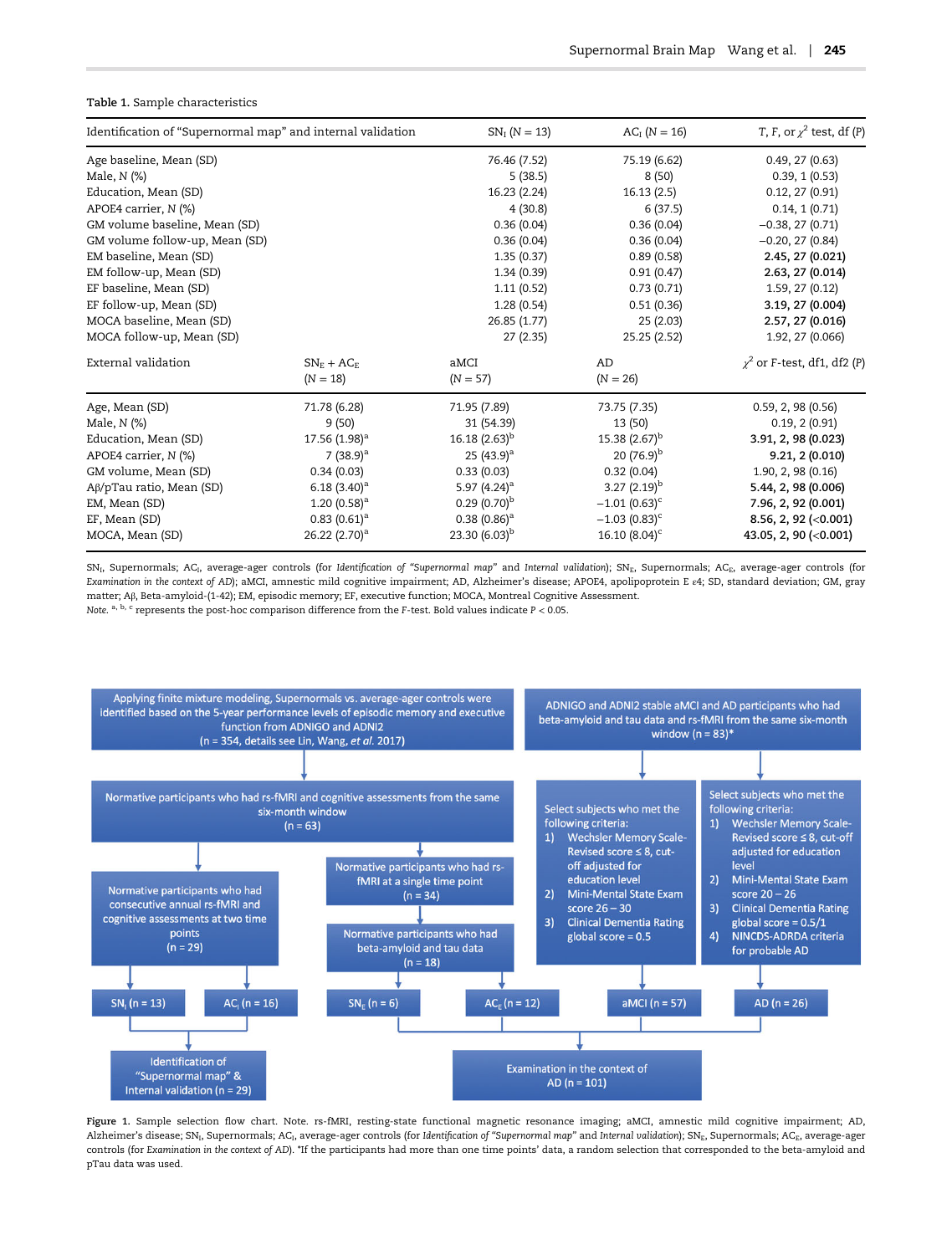and AC<sub>I</sub> at baseline and follow-up separately. Compared to univariate approaches where each brain region or cluster that can differentiate 2 groups is analyzed separately, multivariate approaches focus on discovering multiple functionally relevant voxels that have discriminative power from distributed locations simultaneously ([Uddin et al. 2011\)](#page-10-0). Searchlight analysis measures signals present in small voxel subsets, providing increased sensitivity and flexibility in identifying neural clusters or patterns that are distributed across multiple neurons or regions at the whole-brain scale [\(Kriegeskorte et al. 2006;](#page-9-0) [Etzel](#page-9-0) [et al. 2013](#page-9-0)). Briefly, for a given voxel (Vi), its searchlight was defined as a cube with an edge length of 3 voxels centered at Vi  $(3 \times 3 \times 3)$  dimensional). Within this searchlight, the spatial pattern was defined by a 27-dimensional vector. We extracted the spatial pattern from the ALFF data within the searchlight for the subjects  $(N = 29)$  and then performed leave-one-out-crossvalidation (LOOCV) ([Pereira et al. 2009\)](#page-9-0) classification using the Gaussian Naïve Bayes classifier ([Mitchell et al. 2004](#page-9-0)). The percentage of correct classifications was then noted at the center voxel Vi as the local classification information for the searchlight. The process was then conducted for all brain voxels, yielding a 3-dimensional map of cross-validation accuracy at every voxel ("searchlight map").

Statistical significance was calculated using permutation tests ([Nichols and Holmes 2002](#page-9-0)). First, we randomly permuted the group labels for the subjects. We then performed searchlight analysis on whole-brain ALFF data using permuted class labels (the processing and cross-validation schemes were identical to the process with true group labels). The permutation test was then repeated 50 000 times, resulting in a distribution of permutation accuracy for each searchlight. We counted the number of times where the permutation accuracy was greater than the accuracy obtained based on true class labels. Each searchlight's P-value was reported as (number of permutation accuracy > true accuracy)/number of permutations.

#### "Supernormal Map" Identification

From the searchlight maps, we first identified voxels with high classification accuracies (classification accuracy > 65%, FDR corrected  $P < 0.05$ , cluster size  $> 20$  voxels) at baseline ("map at baseline", 5060 voxels; Fig. [2](#page-5-0), blue voxels) and follow-up ("map at follow-up", 12 740 voxels; Fig. [2,](#page-5-0) yellow voxels) separately. The "Supernormal map" was defined as the overlap in preserved regions (voxels that were retained in both "map at baseline" and "map at follow-up"), meaning that the "Supernormal map" corresponds to regions that consistently show high discriminative power between  $SN_{I}$  and  $AC_{I}$  across time (1642 voxels, Fig. [2](#page-5-0), green voxels). For descriptive purposes, we also calculated the mean searchlight accuracy between  $SN_I$  and  $AC_I$ across time within the "Supernormal map". To compare the level of brain oscillations within the "Supernormal map" between  $SN_{I}$  and  $AC_{I}$ , we extracted ALFF values within the map from  $SN_I$  and  $AC_I$  at baseline and follow-up, respectively. Twosample t-tests were applied to quantify the difference of oscillations between groups at each time (Fig. [3\)](#page-5-0).

For comparison, we also extracted the "discrepancy map", defined as voxels that were unique in the "map at follow-up" but not in the "map at baseline" (10 879 voxels, Fig. [2,](#page-5-0) copper voxels). Of note, the discrepancy between SN and AC widened with aging, resulting in more voxels with discriminative capacity in follow-up.

To understand the brain structure, we extracted GM volumes within the "Supernormal map" as well as within the whole brain. We then performed a repeated-measure ANOVA to estimate time (baseline vs. follow-up) by group ( $SN<sub>I</sub>$  vs. AC<sub>I</sub>) effects on GM volumes. P-value was set at <0.05 for the analysis.

#### Internal Validation

The goal of internal validation was to validate the predictive power of the "Supernormal map" on "global cognition", which was measured using the Montreal Cognitive Assessment (MOCA) ([Rossetti et al. 2011](#page-10-0)), a commonly used cognitive screening test comprised of subtests measuring executive, visuospatial, memory, language, and attention abilities. For the MOCA, we acquired data at baseline, follow-up, and longitudinal change (follow-up—baseline). We converted the total MOCA scores to z-scores and used them for the following regression analyses. In addition, we performed repeated-measure ANOVA to estimate time (baseline vs. follow-up) by group  $(SN<sub>I</sub>$  vs. AC<sub>I</sub>) effects on the MOCA. Of note, we used MOCA for the internal validation process since it was not part of the characterization for Supernormals, and MOCA covers multiple cognitive domains than EM/EF [\(Rossetti et al. 2011\)](#page-10-0) (in our previous study, only 16–25% of the variance in EM and EF was explained by MOCA [\(Lin et al. 2017b\)](#page-9-0).

Regression on MOCA using the "Supernormal map": To ensure the validity of the results, we examined change in MOCA over time using 2 analytical strategies: 1) taking MOCA at follow-up as the outcome controlling for baseline measure, and 2) taking the longitudinal change (follow-up—baseline) in MOCA as the outcome. For model (1), age (at follow-up), sex, APOE4, and the GM volume (at follow-up) were included as covariates, while ALFF features (ALFF values of voxels) from the "Supernormal map" at baseline were the predictor. For model (2), age (at baseline), sex, APOE4, and the change of GM volume were included as covariates while longitudinal change (follow-up—baseline) of ALFF features from the "Supernormal map" were the predictor.

As a comparison, we used ALFF features from the "map at baseline", "map at follow-up", and "discrepancy map", respectively, and repeated the regression using the 2 types of analytical strategies. Same sets of covariates were applied.

During regression, ALFF features were scaled to [−1, 1] to ensure similarity of ranges for feature values and comparable contribution of each feature to the final regression from both training and test sets ([Chang and Lin 2011](#page-8-0)). We retained the LOOCV partition scheme and used epsilon-insensitive support vector regression (ε-SVR) [\(Dosenbach et al. 2010\)](#page-9-0) with the linear kernel [\(Hsu et al. 2003\)](#page-9-0) to predict changes of MOCA. For ε-SVR, all identified voxels' ALFF values were used as candidate predictors. The support vectors (i.e., final predictors selected from candidate predictors) and the penalty parameter C jointly controlled the final regression line. The process was in essence performing linear regression in hyperspace using ε-insensitive loss: an epsilon-tube around the regression line in hyperspace was defined, no penalty was assigned for any training data within the tube; whereas data beyond the tube were penalized. The parameters (penalty parameter C, tolerance  $\varepsilon$ ) of the  $\varepsilon$ -SVR model were selected using a grid search on subsets of the data and then fed into the final regression models. After regression, we evaluated the results by performing model fitting of the observed and predicted cognitive measurements using the linear function  $y = ax + b$ . Adjusted  $R^2$  was used to estimate goodness of fit for the model. The regression was implemented using LIBSVM library ([Chang and Lin 2011](#page-8-0)). All statistical testing and curve fitting were conducted using MATLAB R2015a (The Mathworks, Natick, MA).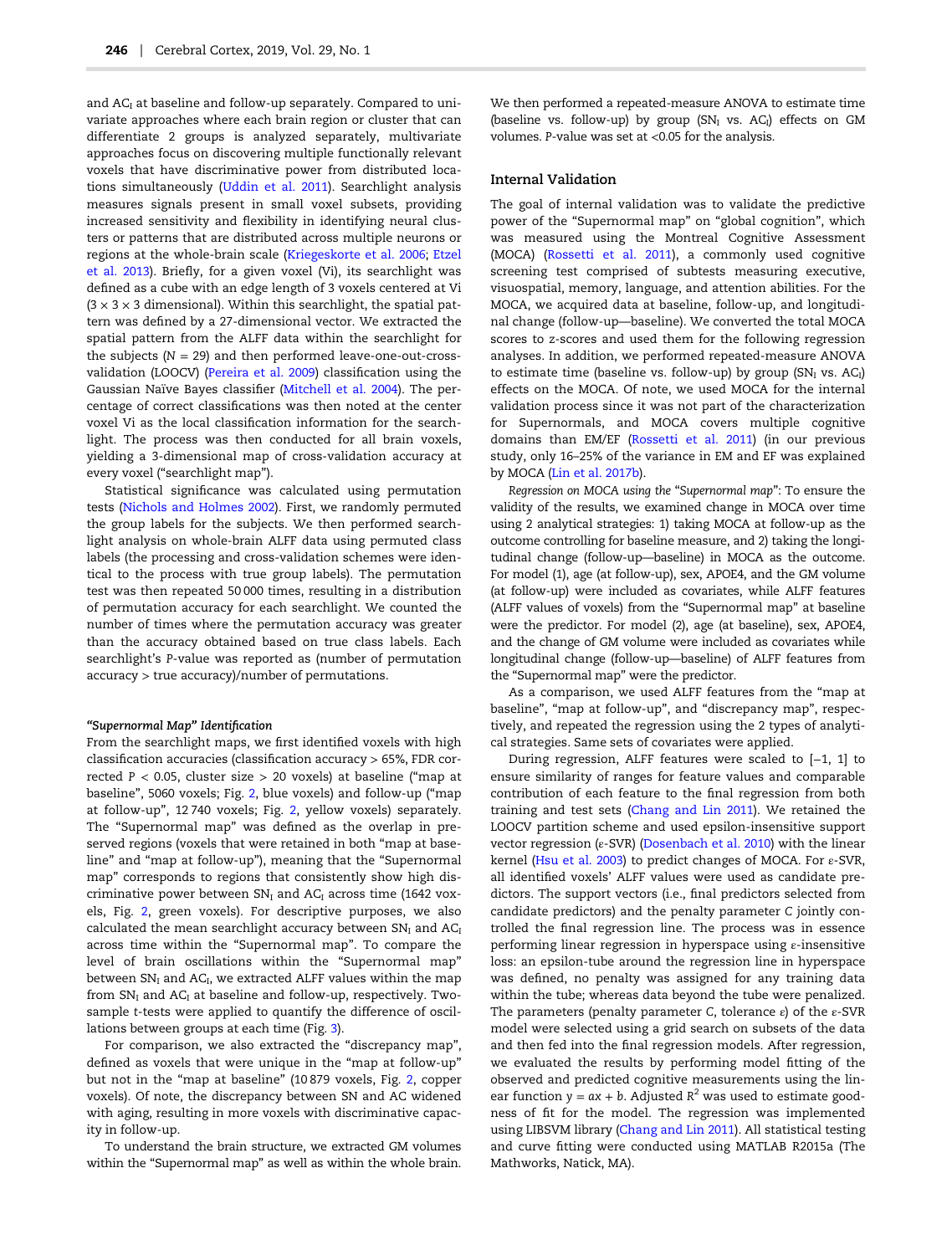<span id="page-5-0"></span>

Figure 2. Identified voxels from searchlight classification of Supernormals and average-ager controls. "Supernormal map" (green) includes voxels that were retained in both "map at baseline" (blue) and "map at follow-up" (yellow). "Discrepancy map" (copper) includes voxels that were unique in the "map at follow-up" but not the "map at baseline". Note. L, left; R, right.



Figure 3. Regional oscillation difference between SN<sub>I</sub> and AC<sub>I</sub> within the "Supernormal map". (A) Oscillation difference at baseline. (B) Oscillation difference at follow-up. Note. The color bar indicates the scale for the t-statistic. Hot/cold colors indicate stronger/weaker oscillations in SN<sub>I</sub> compared to AC<sub>I</sub>. L-MTG, left middle temporal gyrus; R-FFG, right fusiform gyrus; L-PreCG, left precentral gyrus; R-ACC, right anterior cingulate cortex; R-MFG, right middle frontal gyrus; L-OFC, left orbitofrontal cortex; SN, Supernormals; AC, average-ager controls; L, left; R, right. Figures were generated using Data Processing & Analysis for Brain Imaging toolbox [\(Yan et al. 2016](#page-10-0)).

#### Examination in the Context of AD

This step aimed to examine relationships between the "Supernormal map" and AD pathology. Here we extracted ALFF features of the "Supernormal map" from a separate dataset [18 Normative (6  $SN_E$  and 12  $AC_E$ ), 57 aMCI and 26 AD]. We used the identified map to predict AD pathology.

AD pathology: Beta-amyloid-(1–42) (Aβ) and pTau were derived from cerebrospinal fluid aliquots and measured using the multiplex xMAP Luminex platform (Luminex Corp., Austin, Tex., USA) with immunoassay kit-based reagents (INNO-BIA AlzBio3; Innogenetics, Ghent, Belgium). Aβ and pTau data used in the present study were from the same time point as the rsfMRI data for the independent sample. The Aβ/pTau ratio was used as the "AD signature" for which lower Aβ/pTau ratio indicated an increased burden of AD pathology ([De Meyer et al.](#page-8-0) [2010\)](#page-8-0).

AD pathology regression: We converted the Aβ/pTau ratios to z-scores and used ε-SVR with a linear kernel to predict them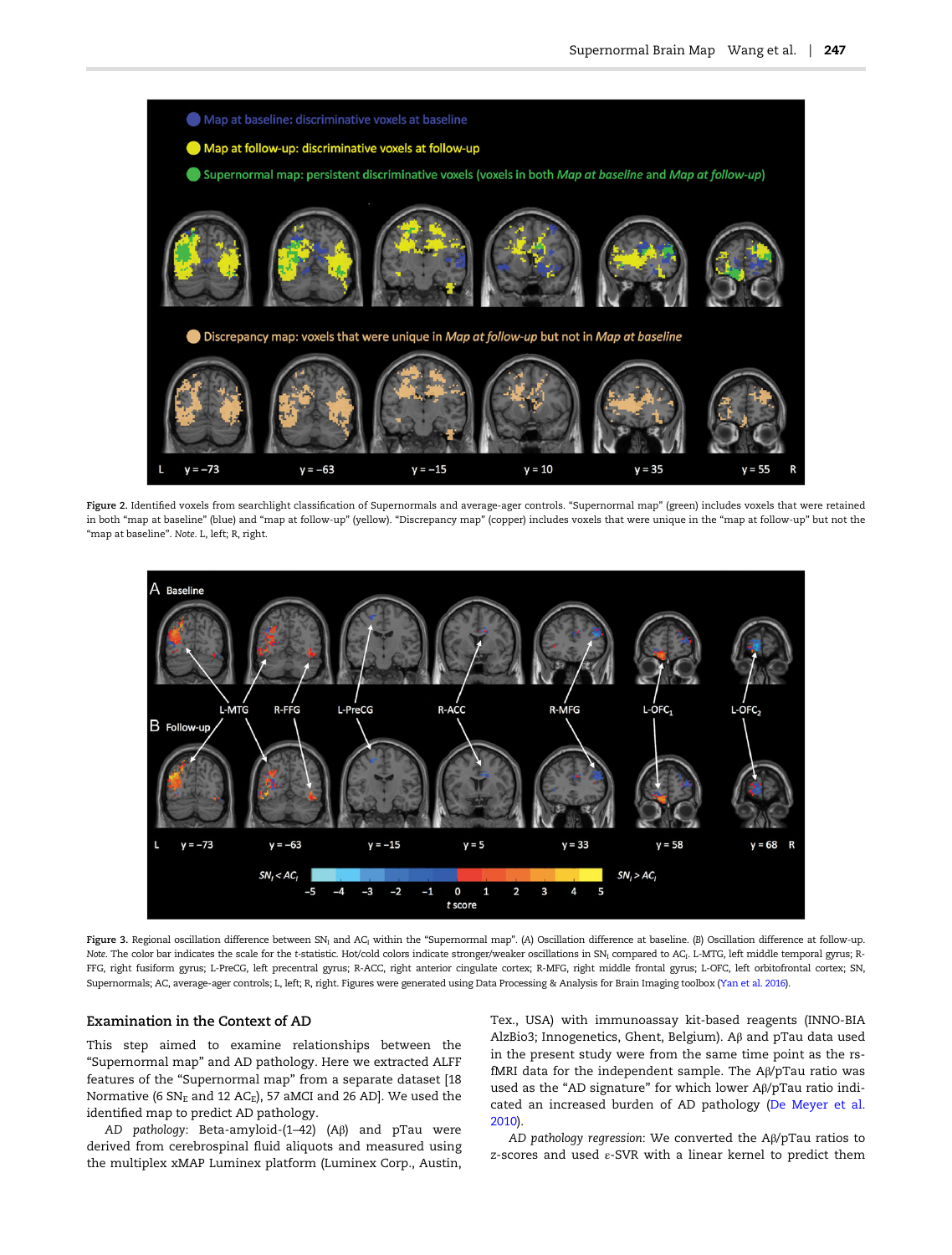Table 2. Regions consistently showed high discriminative power between Supernormals and average-ager controls across time in the "Supernormal map"

|                               | Region                | Size of<br>cluster (voxels) | Peak mean classification<br>accuracy across time | t-value | P-value | Peak MNI coordinates |       |          |
|-------------------------------|-----------------------|-----------------------------|--------------------------------------------------|---------|---------|----------------------|-------|----------|
|                               |                       |                             |                                                  |         |         | χ                    | ν     | z        |
| Oscillations of $SN_I > AC_I$ | L-MTG                 | 125                         | 0.87                                             | 4.20    | < 0.001 | $-45$                | $-75$ | 15       |
|                               | $L$ -OFC <sub>1</sub> | 88                          | 0.75                                             | 3.84    | 0.01    | $-18$                | 60    | $-18$    |
|                               | $R$ - $FFG$           | 16                          | 0.79                                             | 3.03    | < 0.001 | 42                   | $-63$ | $-15$    |
| Oscillations of $SN_I < AC_I$ | L-PreCG               | 30                          | 0.77                                             | 3.15    | < 0.001 | $-24$                | $-15$ | 54       |
|                               | $L$ -OFC <sub>2</sub> | 33                          | 0.70                                             | 4.06    | 0.02    | $-9$                 | 69    | $\Omega$ |
|                               | R-ACC                 | 27                          | 0.79                                             | 2.76    | 0.02    | 18                   | 3     | 33       |
|                               | $R-MFG$               | 208                         | 0.85                                             | 3.16    | < 0.001 | 45                   | 24    | 33       |

Note. All results are thresholded at P < 0.05 (FDR corrected). MNI, Montreal Neurological Institute; SN, Supernormals; AC, average-ager controls; L-MTG, left middle temporal gyrus; L-OFC, left orbitofrontal cortex; R-FFG, right fusiform gyrus; L-PreCG, left precentral gyrus; R-ACC, right anterior cingulate cortex; R-MFG, right middle frontal gyrus.

from the "Supernormal map". Age, sex, years of education, APOE, and GM volume were added as covariates. Years of education was controlled here due to the group difference in this variable (see Table [1\)](#page-3-0). Other details of the regression analysis are as described in section "Internal Validation".

# Results

#### Identified "Supernormal Map"

The "Supernormal map" consists of the right fusiform gyrus (R-FFG), right middle frontal gyrus (R-MFG), right anterior cingulate cortex (R-ACC), left middle temporal gyrus (L-MTG), left precentral gyrus (L-PreCG), and left orbitofrontal cortex (L-OFC). These regions showed mean classification accuracy ranging from 0.70 to 0.87 between  $SN<sub>I</sub>$  and  $AC<sub>I</sub>$  across time (Table 2).

Within the "Supernormal map", we found higher oscillations in the L-MTG, R-FFG, while lower oscillations in the L-PreCG, R-ACC, and R-MFG in  $SN<sub>I</sub>$  compared to AC<sub>I</sub> at both baseline and follow-up. Mixed patterns of oscillations were found in the L-OFC (higher oscillations in L-OFC $_1$ , lower oscillations in L-OFC<sub>2</sub> in SN<sub>I</sub> compared to AC<sub>I</sub> at both time points) (Fig. [3\)](#page-5-0). For a secondary analysis, we compared the oscillations within the "Supernormal map" between 2 classes of averageagers involved in  $AC<sub>I</sub>$  reported in our previous paper [\(Lin et al.](#page-9-0) [2017b\)](#page-9-0). We did not find any distinct difference in the oscillations between the 2 classes, suggesting the functional similarity in the 2 average-ager classes (Supplementary Fig. 1).

A repeated-measure ANOVA for GM volume within the "Supernormal map" or the whole brain showed no significant time (baseline vs. follow-up) or group (SNI vs. ACI) main effects or interaction effect (all  $P > 0.05$ ).

#### Internal Validation

 $SN_{I}$  and  $AC_{I}$  significantly differed in MOCA at baseline (see Table [1](#page-3-0)). A repeated-measure ANOVA for MOCA showed a significant group (SN<sub>I</sub> vs. AC<sub>I</sub>) main effect (F<sub>1,27</sub> = 6.04, P = 0.021) but no time by group interaction effect.

Using ε-SVR (controlling for relevant covariates), ALFF features extracted using the "Supernormal map" strongly predicted MOCA. "MOCA at follow-up controlling for MOCA at baseline": adjusted  $R^2 = 0.68$  (P < 0.001); and "longitudinal changes of MOCA": adjust  $R^2 = 0.62$  (P < 0.001) (Fig. [4](#page-7-0)A).

As comparisons, the  $\varepsilon$ -SVR on MOCA changes using ALFF features from the "map at baseline", "map at follow-up", and

"discrepancy map" provided prediction results of adjusted  $R^2$ ranged 0.02–0.20 (P ranged 0.06 to 0.72) (Fig. [4](#page-7-0)B,D).

#### Examination in the Context of AD

Controlling for covariates, ε-SVR on Aβ/pTau ratio using ALFF features extracted from "Supernormal map" reached adjusted  $R^2 = 0.66$  (P < 0.001) (Fig. [5\)](#page-7-0).

# Discussion

Here we identify a "Supernormal map"—a set of brain regions whose longitudinal stability in their low-frequency oscillations characterizing a state of successful cognitive aging. The "Supernormal map" includes the R-FFG, R-MFG, R-ACC, L-MTG, L-PreCG, and L-OFC (Fig. [2](#page-5-0), green voxels, Fig. [3](#page-5-0)). The map strongly predicts 1 year change in global cognition (measured using MOCA, adjusted  $R^2$  ranged 0.62-0.68, Fig. [4\)](#page-7-0), and was also strongly correlated to Alzheimer's pathology (mean adjusted  $R^2 = 0.66$ , Fig. [5](#page-7-0)). We confirmed the hypothesis that some specific brain regions, the functional level of which, either active or deactive, remaining relatively stable over time, contributed to the explanation of the Supernormal phenomenon [\(Lindenberger 2014](#page-9-0)).

Compared to average-ager controls, Supernormals tend to have consistently higher oscillations in the L-MTG, R-FFG and L-OFC<sub>1</sub>, and lower oscillations in the L-PreCG, R-ACC, R-MFG, and L-OFC<sub>2</sub> across time points. The location and direction of oscillations in most of the regions are consistent with previous investigation of neural mechanisms, especially high neural reserve while low neural compensation ([Stern et al. 2008\)](#page-10-0). For example, maintaining high activation of the medial temporal lobe was related to slower decline in memory performance in healthy older adults ([Persson et al. 2012\)](#page-9-0), which is consistent with our findings in the MTG for Supernormals. Also, active FFG in memory tasks was observed in both younger adults, relative to older adults [\(Gutchess et al. 2005\)](#page-9-0), and cognitively healthy older adults, relative to patients with AD ([Scarmeas](#page-10-0) [et al. 2004\)](#page-10-0). On the other hand, increased activation in the MFG, PreCG, or ACC during various cognitive tasks was often observed in older adults compared to younger adults, compensating for the decreased neural efficiency in posterior brain regions [\(Gutchess et al. 2005;](#page-9-0) [Waiter et al. 2008](#page-10-0); [Hampshire](#page-9-0) [et al. 2010\)](#page-9-0). Noticeably, the oscillation patterns among Supernormals in the present study are more alike those reported by younger adults in the literature, further supporting their reserved neural capacity. Reliance on neural reserve to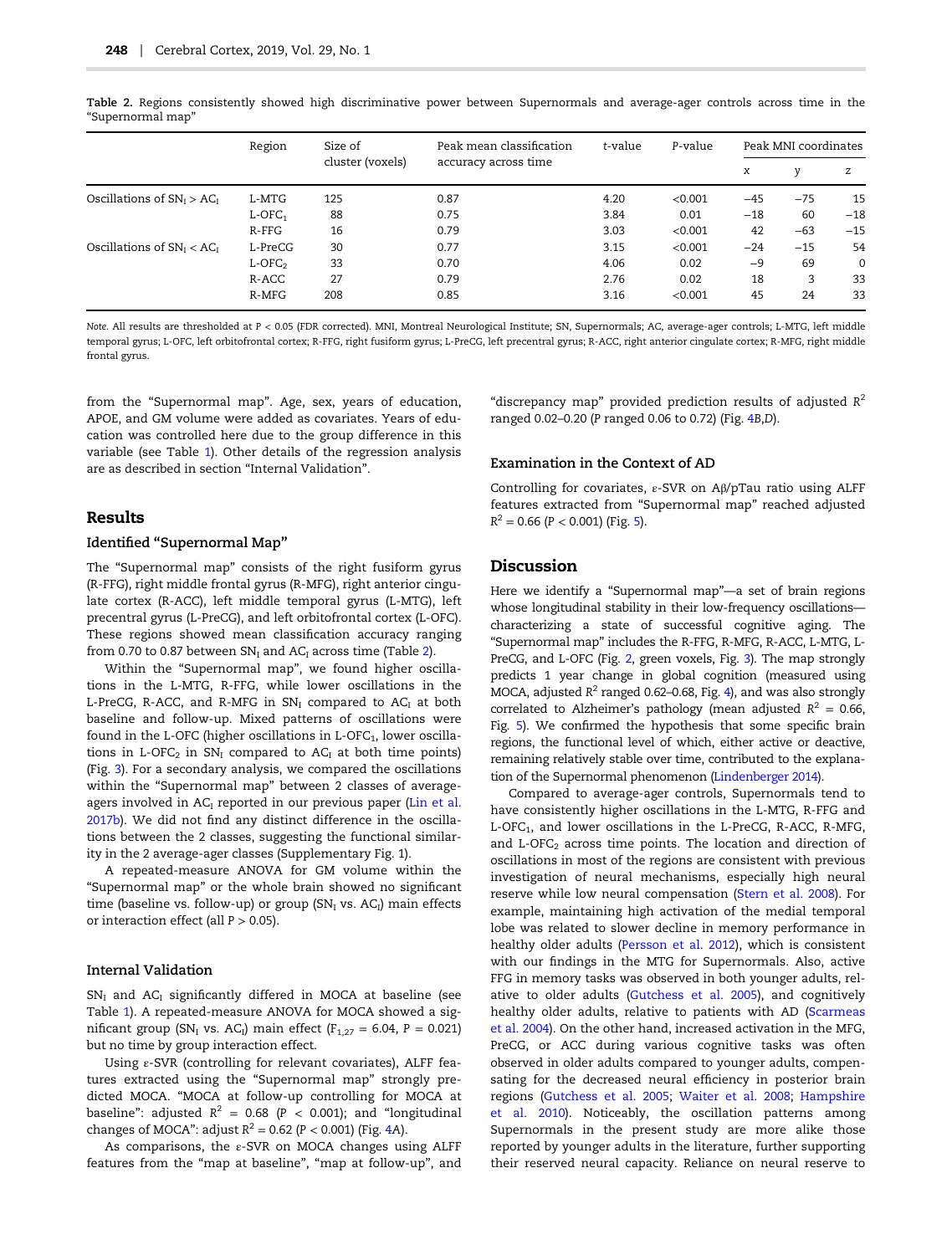<span id="page-7-0"></span>

Figure 4. Regression on MOCA using ALFF features from different maps in SN<sub>I</sub> and AC<sub>I</sub>. Regression on MOCA at follow-up adjusting for relevant baseline measure (left); regression on longitudinal change (follow-up year 1) of MOCA (right) using ALFF features from the "Supernormal mask" (A), "map at baseline" (B), "map at follow-up" (C), and "discrepancy mask" (D). In all models, age, sex, APOE4, and GM volume were controlled. Note. Jitter-observed MOCA values were used to avoid overplotting.



Figure 5. Regression on Aβ/pTau ratio using ALFF features from the "Supernormal map". Age, sex, years of education, APOE, and GM volume were controlled. Note. Jitter-observed Aβ/pTau values were used to avoid overplotting.

maintain cognitive function is a signature of younger and healthier brain ([Stern 2002\)](#page-10-0). However, we should acknowledge that the "Supernormal map" does not completely meet another criterion for "youth brain" related to lateralization. Previous studies observed greater right hemisphere involvement for executive function and memory tasks in younger age [\(Kelley](#page-9-0) [et al. 1998;](#page-9-0) [Carpenter et al. 2000](#page-8-0)). Meanwhile, age-related cognitive decline affects the functional attributions in the right hemisphere to a greater degree than those in the left hemisphere ([Goldstein and Shelly 1981;](#page-9-0) [Grady et al. 1994;](#page-9-0) [Jockwitz](#page-9-0) [et al. 2017\)](#page-9-0). In the present study, Supernormals seem to rely on

both hemispheres. This phenomenon may relate to the "successful compensation" discussed previously that supports successful cognitive aging ([Lindenberger 2014](#page-9-0)). Lastly, similar to previous studies of mixed relationship between the OFC's volume and cognitive performance in aging ([Salat et al. 2002;](#page-10-0) [Zimmerman et al. 2006](#page-10-0)), the exact functional role of OFC in Supernormals is yet to be determined.

Furthermore, we linked the "Supernormal map" with the context of AD. Noticeably, most regions in the map are part of the default mode network (e.g., R-ACC, R-MFG, and L-PreCG) or executive control network (e.g., L-MTG), which are compromised in ADrelated neurodegeneration [\(Sorg et al. 2007\)](#page-10-0). The strong relationship between the "Supernormal map" and AD pathology may suggest that the adaptive plasticity (e.g., biochemical integrity; [Mapstone et al. 2016](#page-9-0)) among Supernormals compensates for or resists the neurodegeneration-related changes, which may help protect against the pathological deposition within and outside these default networks. However, to better understand the relationship between AD pathology and the "Supernormal map", future studies will be required to investigate the exact AD pathology within the "Supernormal map". Also, with a larger sample size in Supernormals in the future, we will need to investigate the predictive value of the "Supernormal map" in classifying the phenotypes across the cognitive aging spectrum from Supernormal, average-agers, aMCI, to AD.

We need to acknowledge that the sample size for generating the "Supernormal map" was small  $(SN_I = 13, AC_I = 16)$ , and we only utilized data from 2 time points. Here we used the stability of cross-time data derived from the searchlight analysis to identify the "Supernormal map" while there are other ways of comparing group difference in longitudinal imaging data in which a participant can be their own control (e.g., repeated measures of ANOVA). Besides, we should recognize that performing searchlight analysis requires to minimize the spatial misalignment across participants. Although we preprocessed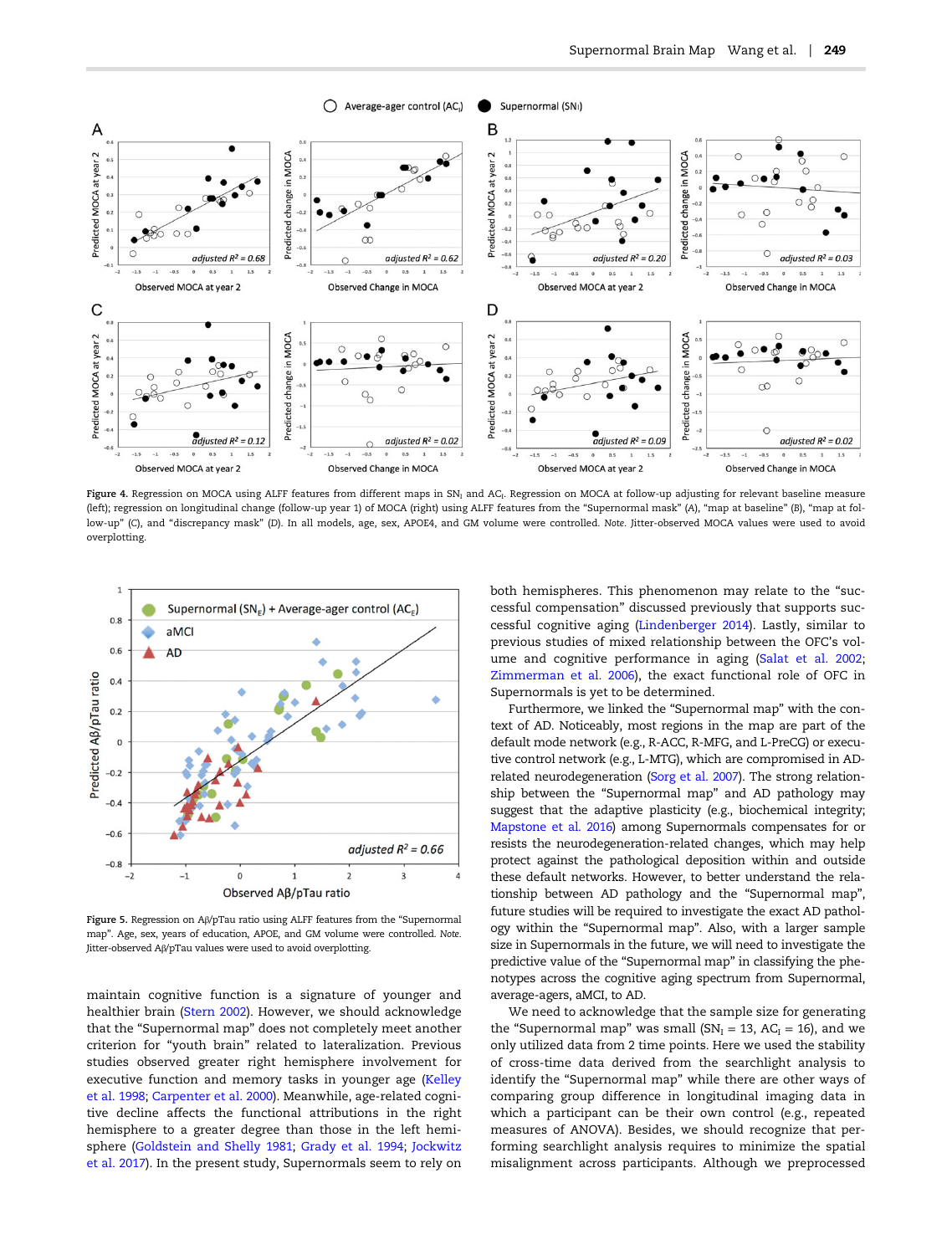<span id="page-8-0"></span>and registered all participants' data to the MNI template, there may still be inter-subject alignment mismatch. There may also be limitation related to the use of the ADNI dataset in both "Supernormal map" identification and the examination related to AD (even though we used 2 different sets of sample), which needs to be further validated in other datasets, including the work related to the AD phenotype classification. Also, the ADNI dataset includes only adults aged 55–90 years, future studies involving the comparison of Supernormals' brain functions with young or middle-age adults are needed. Next, previous studies have identified unique subgroups of older adults that demonstrated strong cognitive ability and investigated the relevant anatomic, genetic, and behavioral factors ([Waiter et al.](#page-10-0) [2008;](#page-10-0) [Rogalski et al. 2013](#page-10-0); [Sun et al. 2016](#page-10-0); Bott et al. 2017). To further characterize the Supernormal group identified in our study, other biological and lifestyle factors and their relationships with the "Supernormal map" needs to be tested. Furthermore, there is a lack of consensus on how to define successful cognitive aging. Here we incorporated 5-year superior performance of multiple cognitive domains (episodic memory and executive function) as exemplars of successful aging [\(Lin et al. 2017b](#page-9-0)), but we acknowledge that other studies need to be conducted to further prove the validity of the "Supernormal map". Finally, unlike previous work where lesser decline of cortical thickness was observed in Supernormals (Cook et al. 2017), GM volumes within the "Supernormal map" or the whole brain were not significantly different between groups in our study. We suspected such discrepancy may result from the difference in the age ranges between studies (i.e., ours were 10 years younger than Cook et al.'s). Along with other concerns on the lack of younger comparison, it is necessary to validate the "Supernormal map" in a wider age range.

In summary, by constructing a functional brain map with longitudinally stable oscillations for older adults with exceptional cognitive performance, we confirmed that some brain regions whose function have the potential to be resistant to the effects of aging or aging-associated neurodegeneration. The regions, especially the differential levels of oscillations between anterior and posterior parts, involved in the "Supernormal map" may provide the biomarkers for future work on promoting successful cognitive aging and preventing cognitive decline.

# Supplementary Material

Supplementary data are available at Cerebral Cortex online.

#### Funding

This work was supported by the National Institutes of Health (grant number NR015452, AG053193), as well as University of Rochester Goergen Institute for Data Science Collaborative Pilot Aware Program in Health Analytics and Furth Fund to F. Lin.

Data used in the preparation of this article were obtained from the Alzheimer's Disease Neuroimaging Initiative (ADNI). Data collection and sharing of ADNI were funded by the National Institutes of Health Grant U01 AG024904 and Department of Defense award number W81XWH-12-2-0012. ADNI is funded by the National Institute on Aging, the National Institute of Biomedical Imaging and Bioengineering, and through generous contributions from the following: Alzheimer's Association; Alzheimer's Drug Discovery Foundation; BioClinica, Inc.; Biogen Idec Inc.; Bristol-Myers Squibb Company; Eisai Inc.; Elan Pharmaceuticals, Inc.; Eli Lilly and Company; F. Hoffmann-La Roche Ltd and its affiliated company Genentech, Inc.; GE Healthcare; Innogenetics, N.V.; IXICO Ltd.;

Janssen Alzheimer Immunotherapy Research & Development, LLC.; Johnson & Johnson Pharmaceutical Research & Development LLC.; Medpace, Inc.; Merck & Co., Inc.; Meso Scale Diagnostics, LLC.; NeuroRx Research; Novartis Pharmaceuticals Corporation; Pfizer Inc.; Piramal Imaging; Servier; Synarc Inc.; and Takeda Pharmaceutical Company. The Canadian Institutes of Health Research is providing funds to support ADNI clinical sites in Canada. Private sector contributions are facilitated by the Foundation for the National Institutes of Health [\(www.fnih. org\)](www.fnih. org). The grantee organization is the Northern California Institute for Research and Education, and the study is coordinated by the Alzheimer's Disease Cooperative Study at the University of California, San Diego. ADNI data are disseminated by the Laboratory for Neuro Imaging at the University of California, Los Angeles.

# Notes

We thank Andrew J. Anderson, Julian Gal, Kelsey McDermott, Yuchuan Zhuang, and Jiayi Zhou for providing comments. Conflict of Interest: None declared.

# References

- Andrews-Hanna JR, Snyder AZ, Vincent JL, Lustig C, Head D, Raichle ME, Buckner RL. 2007. Disruption of large-scale brain systems in advanced aging. Neuron. 56:924–935.
- Ashburner J. 2007. A fast diffeomorphic image registration algorithm. Neuroimage. 38:95–113.
- Balduzzi D, Riedner BA, Tononi G. 2008. A BOLD window into brain waves. Proc Natl Acad Sci U S A. 105:15641–15642.
- Baltes MM, Carstensen LL. 1996. The process of successful ageing. Ageing Soc. 16:397–422.
- Bott NT, Bettcher BM, Yokoyama JS, Frazier DT, Wynn M, Karydas A, Yaffe K, Kramer JH. 2017. Youthful processing speed in older adults: genetic, biological, and behavioral predictors of cognitive processing speed trajectories in aging. Front Aging Neurosci. 9:55.
- Burgmans S, van Boxtel MPJ, Vuurman EFPM, Smeets F, Gronenschild EHBM, Uylings HBM, Jolles J. 2009. The prevalence of cortical gray matter atrophy may be overestimated in the healthy aging brain. Neuropsychology. 23:541–550.
- Buzsaki G, Draguhn A. 2004. Neuronal oscillations in cortical networks. Science. 304:1926–1929.
- Carpenter PA, Just MA, Reichle ED. 2000. Working memory and executive function: evidence from neuroimaging. Curr Opin Neurobiol. 10:195–199.
- Chang CC, Lin CJ. 2011. LIBSVM: a library for support vector machines. Acm Trans Intell Syst Technol. 2:27.
- Chao-Gan Y, Yu-Feng Z. 2010. DPARSF: a MATLAB toolbox for "Pipeline" data analysis of resting-state fMRI. Front Syst Neurosci. 4:13.
- Cook AH, Sridhar J, Ohm D, Rademaker A, Mesulam M-M, Weintraub S, Rogalski E. 2017. Rates of cortical atrophy in adults 80 years and older with superior vs average episodic memory. JAMA. 317:1373–1375.
- Crane PK, Carle A, Gibbons LE, Insel P, Mackin RS, Gross A, Jones RN, Mukherjee S, Curtis SM, Harvey D, et al. 2012. Development and assessment of a composite score for memory in the Alzheimer's Disease Neuroimaging Initiative (ADNI). Brain Imaging Behav. 6:502–516.
- De Meyer G, Shapiro F, Vanderstichele H, Vanmechelen E, Engelborghs S, De Deyn PP, Coart E, Hansson O, Minthon L, Zetterberg H, et al. 2010. Diagnosis-independent Alzheimer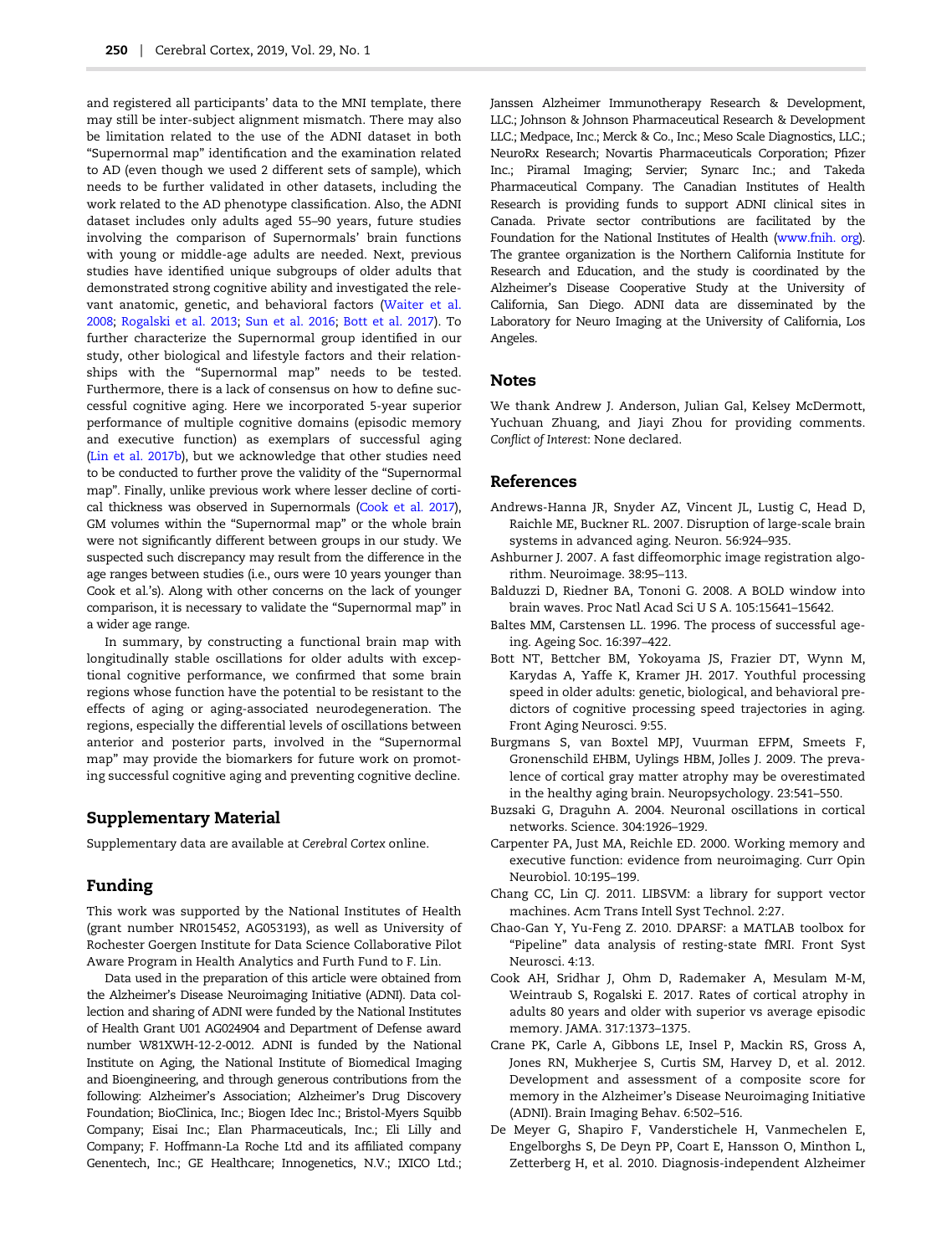<span id="page-9-0"></span>disease biomarker signature in cognitively normal elderly people. Arch Neurol. 67:949–956.

- Dosenbach NU, Nardos B, Cohen AL, Fair DA, Power JD, Church JA, Nelson SM, Wig GS, Vogel AC, Lessov-Schlaggar CN, et al. 2010. Prediction of individual brain maturity using fMRI. Science. 329:1358–1361.
- Etzel JA, Zacks JM, Braver TS. 2013. Searchlight analysis: promise, pitfalls, and potential. Neuroimage. 78:261–269.
- Faust ME, Balota DA. 1997. Inhibition of return and visuospatial attention in healthy older adults and individuals with dementia of the Alzheimer type. Neuropsychology. 11:13–29.
- Fjell AM, Sneve MH, Storsve AB, Grydeland H, Yendiki A, Walhovd KB. 2016. Brain events underlying episodic memory changes in aging: a longitudinal investigation of structural and functional connectivity. Cereb Cortex. 26:1272–1286.
- Fox MD, Raichle ME. 2007. Spontaneous fluctuations in brain activity observed with functional magnetic resonance imaging. Nat Rev Neurosci. 8:700–711.
- Gefen T, Peterson M, Papastefan ST, Martersteck A, Whitney K, Rademaker A, Bigio EH, Weintraub S, Rogalski E, Mesulam MM, et al. 2015. Morphometric and histologic substrates of cingulate integrity in elders with exceptional memory capacity. J Neurosci. 35:1781–1791.
- Gefen T, Shaw E, Whitney K, Martersteck A, Stratton J, Rademaker A, Weintraub S, Mesulam MM, Rogalski E. 2014. Longitudinal neuropsychological performance of cognitive superagers. J Am Geriatr Soc. 62:1598–1600.
- Gibbons LE, Carle AC, Mackin RS, Harvey D, Mukherjee S, Insel P, Curtis SM, Mungas D, Crane PK, et al, Alzheimer's Disease. 2012. A composite score for executive functioning, validated in Alzheimer's Disease Neuroimaging Initiative (ADNI) participants with baseline mild cognitive impairment. Brain Imaging Behav. 6:517–527.
- Goldstein G, Shelly C. 1981. Does the right hemisphere age more rapidly than the left? J Clin Neuropsychol. 3:65–78.
- Grady CL, Maisog JM, Horwitz B, Ungerleider LG, Mentis MJ, Salerno JA, Pietrini P, Wagner E, Haxby JV. 1994. Age-related changes in cortical blood flow activation during visual processing of faces and location. J Neurosci. 14:1450–1462.
- Gutchess A. 2014. Plasticity of the aging brain: new directions in cognitive neuroscience. Science. 346:579–582.
- Gutchess AH, Welsh RC, Hedden T, Bangert A, Minear M, Liu LL, Park DC. 2005. Aging and the neural correlates of successful picture encoding: frontal activations compensate for decreased medial-temporal activity. J Cogn Neurosci. 17:84–96.
- Hampshire A, Chamberlain SR, Monti MM, Duncan J, Owen AM. 2010. The role of the right inferior frontal gyrus: inhibition and attentional control. Neuroimage. 50:1313–1319.
- Hardy J, Selkoe DJ. 2002. The amyloid hypothesis of Alzheimer's disease: progress and problems on the road to therapeutics. Science. 297:353–356.
- Harrison TM, Weintraub S, Mesulam MM, Rogalski E. 2012. Superior memory and higher cortical volumes in unusually successful cognitive aging. J Int Neuropsychol Soc. 18:1081–1085.
- He Y, Wang L, Zang Y, Tian L, Zhang X, Li K, Jiang T. 2007. Regional coherence changes in the early stages of Alzheimer's disease: a combined structural and restingstate functional MRI study. Neuroimage. 35:488–500.
- Hsu C-W, Chang C-C, Lin C-J 2003. "A practical guide to support vector classification".
- Jack CR Jr., Bernstein MA, Borowski BJ, Gunter JL, Fox NC, Thompson PM, Schuff N, Krueger G, Killiany RJ, Decarli CS, et al. 2010a. Update on the magnetic resonance imaging

core of the Alzheimer's disease neuroimaging initiative. Alzheimers Dement. 6:212–220.

- Jack CR Jr., Knopman DS, Jagust WJ, Shaw LM, Aisen PS, Weiner MW, Petersen RC, Trojanowski JQ. 2010b. Hypothetical model of dynamic biomarkers of the Alzheimer's pathological cascade. Lancet Neurol. 9:119–128.
- Jansen WJ, Ossenkoppele R, Knol DL, Tijms BM, Scheltens P, Verhey FRJ, Visser PJ, Grp ABS. 2015. Prevalence of cerebral amyloid pathology in persons without dementia a metaanalysis. Jama-J Am Med Assoc. 313:1924–1938.
- Jockwitz C, Caspers S, Lux S, Jutten K, Schleicher A, Eickhoff SB, Amunts K, Zilles K. 2017. Age- and function-related regional changes in cortical folding of the default mode network in older adults. Brain Struct Funct. 222:83–99.
- Kelley WM, Miezin FM, McDermott KB, Buckner RL, Raichle ME, Cohen NJ, Ollinger JM, Akbudak E, Conturo TE, Snyder AZ, et al. 1998. Hemispheric specialization in human dorsal frontal cortex and medial temporal lobe for verbal and nonverbal memory encoding. Neuron. 20:927–936.
- Kriegeskorte N, Goebel R, Bandettini P. 2006. Information-based functional brain mapping. Proc Natl Acad Sci U S A. 103: 3863–3868.
- Lin F, Ren P, Mapstone M, Meyers SP, Porsteinsson A, Baran TM, Alzheimer's Disease Neuroimaging Initiative. 2017a. The cingulate cortex of older adults with excellent memory capacity. Cortex. 86:83–92.
- Lin F, Wang X, Wu R, Rebok GW, Chapman BP, Alzheimer's Disease Neuroimaging Initiative. 2017b. Identification of successful cognitive aging in the Alzheimer's disease neuroimaging initiative study. J Alzheimers Dis. 59:101–111.
- Lindenberger U. 2014. Human cognitive aging: corriger la fortune? Science. 346:572–578.
- Mapstone M, Lin F, Nalls MA, Cheema AK, Singleton AB, Fiandaca MS, Federoff HJ. 2016. What success can teach us about failure: the plasma metabolome of older adults with superior memory and lessons for Alzheimer's disease. Neurobiol Aging. 51:148–155.
- Mitchell TM, Hutchinson R, Niculescu RS, Pereira F, Wang XR, Just M, Newman S. 2004. Learning to decode cognitive states from brain images. Mach Learn. 57:145–175.
- Nichols TE, Holmes AP. 2002. Nonparametric permutation tests for functional neuroimaging: a primer with examples. Hum Brain Mapp. 15:1–25.
- Nyberg L, Lovden M, Riklund K, Lindenberger U, Backman L. 2012. Memory aging and brain maintenance. Trends Cogn Sci. 16:292–305.
- Park DC, Reuter-Lorenz P. 2009. The adaptive brain: aging and neurocognitive scaffolding. Annu Rev Psychol. 60:173–196.
- Pereira F, Mitchell T, Botvinick M. 2009. Machine learning classifiers and fMRI: a tutorial overview. Neuroimage. 45:S199–S209.
- Persson J, Pudas S, Lind J, Kauppi K, Nilsson LG, Nyberg L. 2012. Longitudinal structure-function correlates in elderly reveal MTL dysfunction with cognitive decline. Cereb Cortex. 22: 2297–2304.
- Pudas S, Persson J, Josefsson M, de Luna X, Nilsson LG, Nyberg L. 2013. Brain characteristics of individuals resisting agerelated cognitive decline over two decades. J Neurosci. 33: 8668–8677.
- Ren P, Lo RY, Chapman BP, Mapstone M, Porsteinsson A, Lin F, Alzheimer's Disease Neuroimaging Initiative. 2016. Longitudinal alteration of intrinsic brain activity in the striatum in mild cognitive impairment. J Alzheimers Dis. 54:69–78.